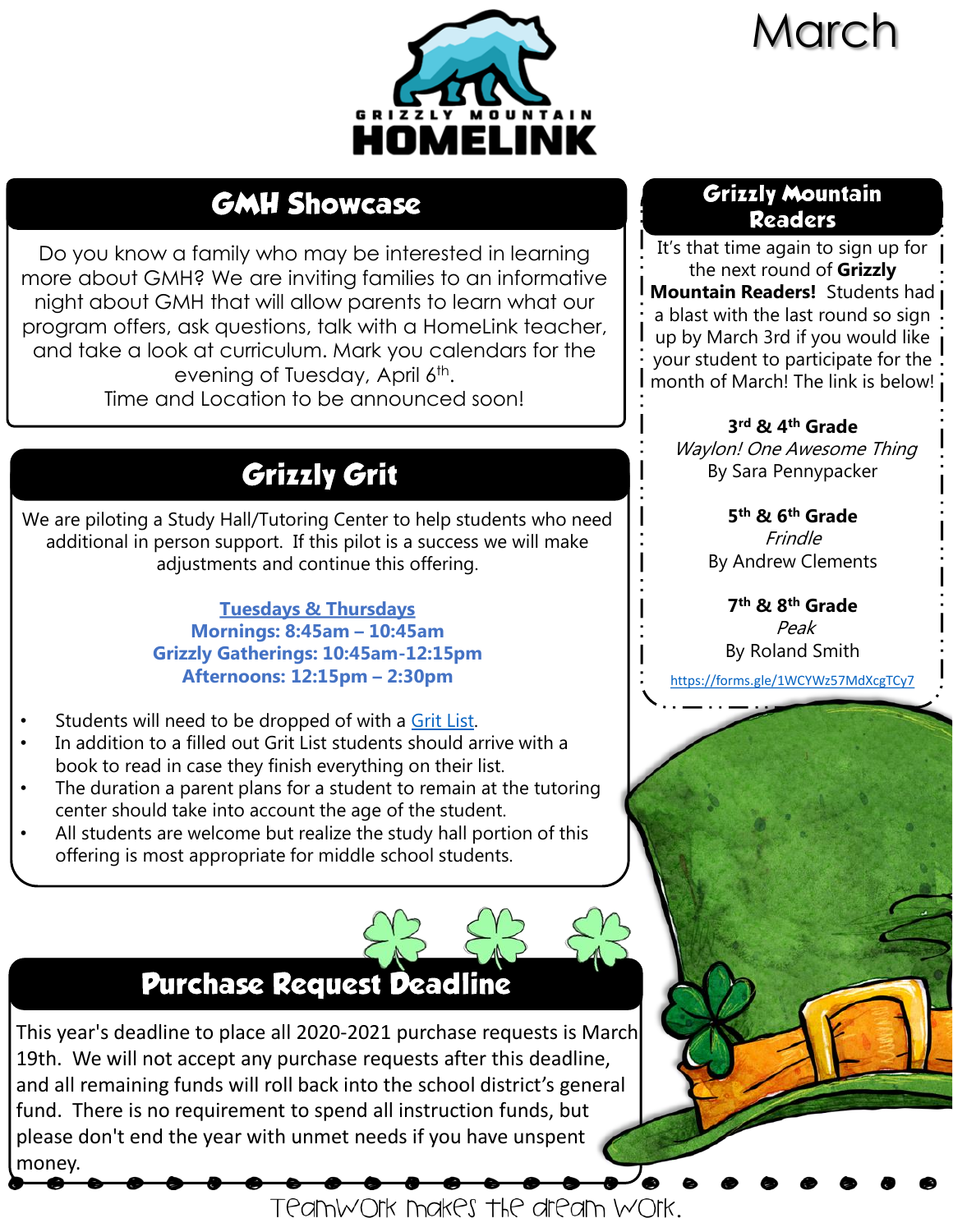### **Reading Interventions**

#### **Teaching Reading 101**

Are you wondering how to help your beginning or struggling reader? Kim Waite will be offering a class to families weekly on Friday mornings at 9:00am via zoom. We will be covering the components for foundational reading as well as strategies to use with your student. This will be an 8 week class for the months of March and April. Please email Kim Waite at: [kim.waite@crookcounty.k12.or.us](mailto:kim.waite@crookcounty.k12.or.us) if you are interested.

#### **Reading intervention**

We are offering reading intervention starting in March. Students in need have received an invitation; If you would like some support with your reader contact Kim Waite. We will be meeting in person on Monday mornings and then virtually Tuesday, Wednesday and Thursdays.

Space for rent.





## **Writing Workshop**

Through the month of March, we are offering a Writing Workshop for students to come in person to learn and work on writing skills. It will be on Tuesday mornings before the Grizzly Gatherings.

**3 rd – 5 th grade** will be **9:45am-10:45am:** We will be focusing on the formatting of writing paragraphs. This will include brainstorming, choosing a topic sentence, and writing supportive details.

**6 th -8 th grade** will be **8:45am-9:45am:** We will be focusing on the steps of writing an argumentative essay. This is a genre of writing that requires the student to investigate a topic; collect, generate, and evaluate evidence; and establish a position on the topic.

If interested, please sign up with the link below and be committed to attending the entire month. Students will need to bring a notebook of paper and a pencil. They will have some homework to do after each class before we meet again the following week.

If you have any questions, please contact Mrs. St.Clair at [Charlotte.St.Clair@crookcounty.k12.or.us](mailto:Charlotte.St.Clair@crookcounty.k12.or.us) or 541-290-7600.

**Sign-Up Link: <https://forms.gle/i5j7tkGnkoYMrfH39>**